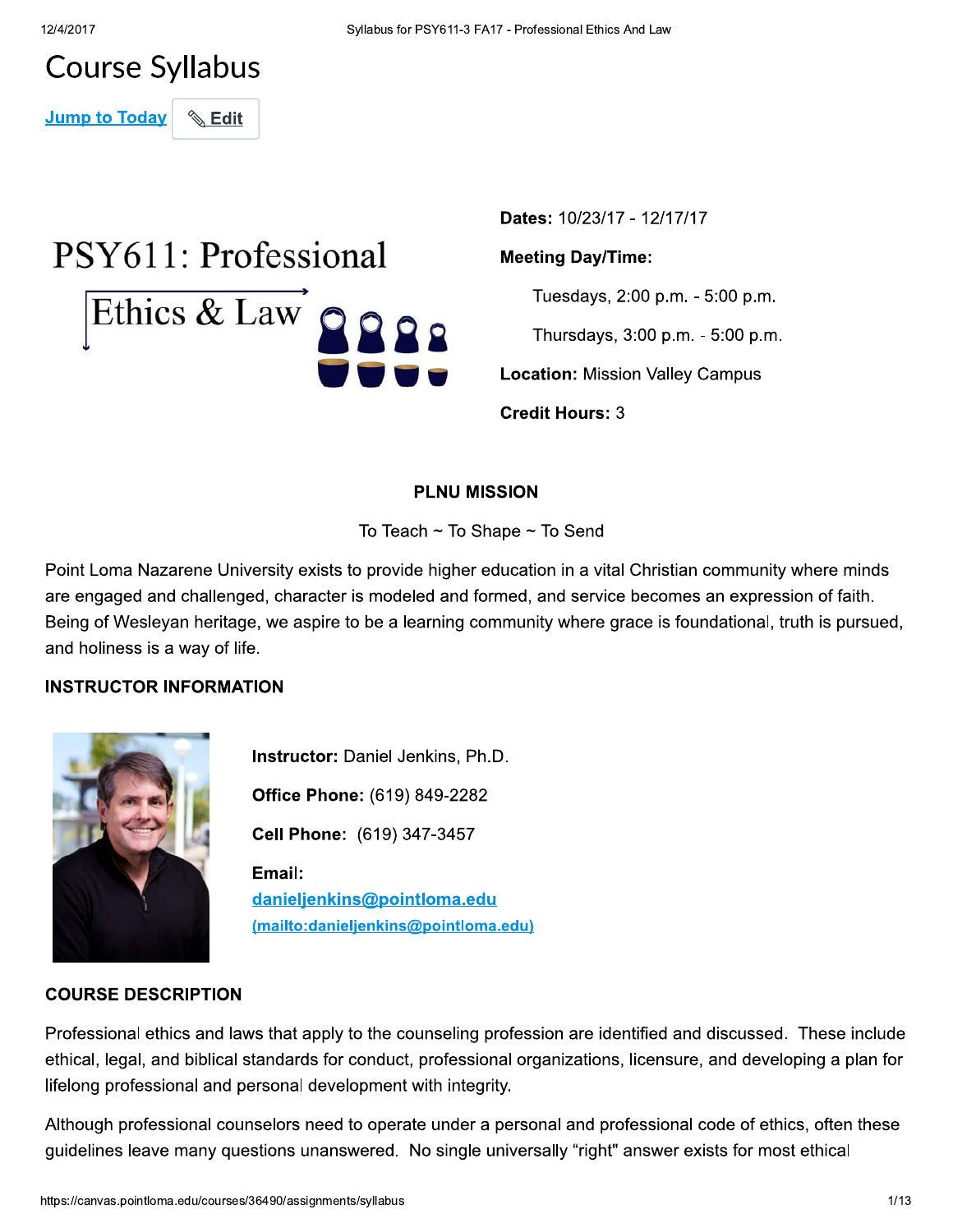dilemmas. Rather than arrive at one answer, it is important to learn how to think through ethical issues in a systematic manner.

# **INSTITUTIONAL LEARNING OUTCOMES (ILO)**

1. Learning, Informed by our Faith in Christ

Students will acquire knowledge of human cultures and the physical and natural world while developing skills and habits of the mind that foster lifelong learning.

- 2. Growing, In a Christ-Centered Faith Community Students will develop a deeper and more informed understanding of others as they negotiate complex professional, environmental and social contexts.
- 3. Serving, In a Context of Christian Faith Students will serve locally and/or globally in vocational and social settings.

# **PROGRAM LEARNING OUTCOMES (PLO)**

- 1. Students will articulate a clear, accurate understanding of their professional identity as either an LMFT or LPCC, or both.
- 2. Students will demonstrate knowledge of the fundamental domains in their selected area of specialization, in professional clinical counseling (i.e., foundations; counseling prevention, and intervention, diversity & advocacy; assessment; research & evaluation; and diagnosis) or marriage and family therapy (i.e., human development, family dynamics, systemic thinking, interactional theories, traditional and contemporary marriage and family theories, research and cultural context).
- 3. Students will demonstrate ability to apply relevant research and evaluation models in practice of clinical counseling.
- 4. Students will demonstrate skills and practices of clinical counseling in the delivery of mental health services (e.g., assessment, diagnosis, treatment, termination, documentation, & ethical practice).
- 5. Students will deliver mental health services with multicultural competence and sensitivity.
- 6. Students will demonstrate ability to integrate faith with clinical counseling practice in clinically appropriate, culturally sensitive, and ethical manner.

# **COURSE LEARNING OUTCOMES**

After completing this course, you should be able to:

- 1. Explain the history of the counseling movement.
- 2. Identify the roles and responsibilities of a professional clinical counselor and marriage and family therapist.
- 3. Examine the role of ethics and values in the counseling process.
- 4. Evaluate counseling situations based on professional ethical standards and Biblical standards.
- 5. Understand the licensure processes for the professional clinical counselor and the marriage and family therapist.
- 6. Make a professional clinical presentation.
- 7. Delineate the effects of counseling on their person and strategies for managing the effects.
- 8. Begin to develop a professional identity and its associated responsibilities based the student's chosen emphasis.
- 9. Develop a plan for obtaining professional employment.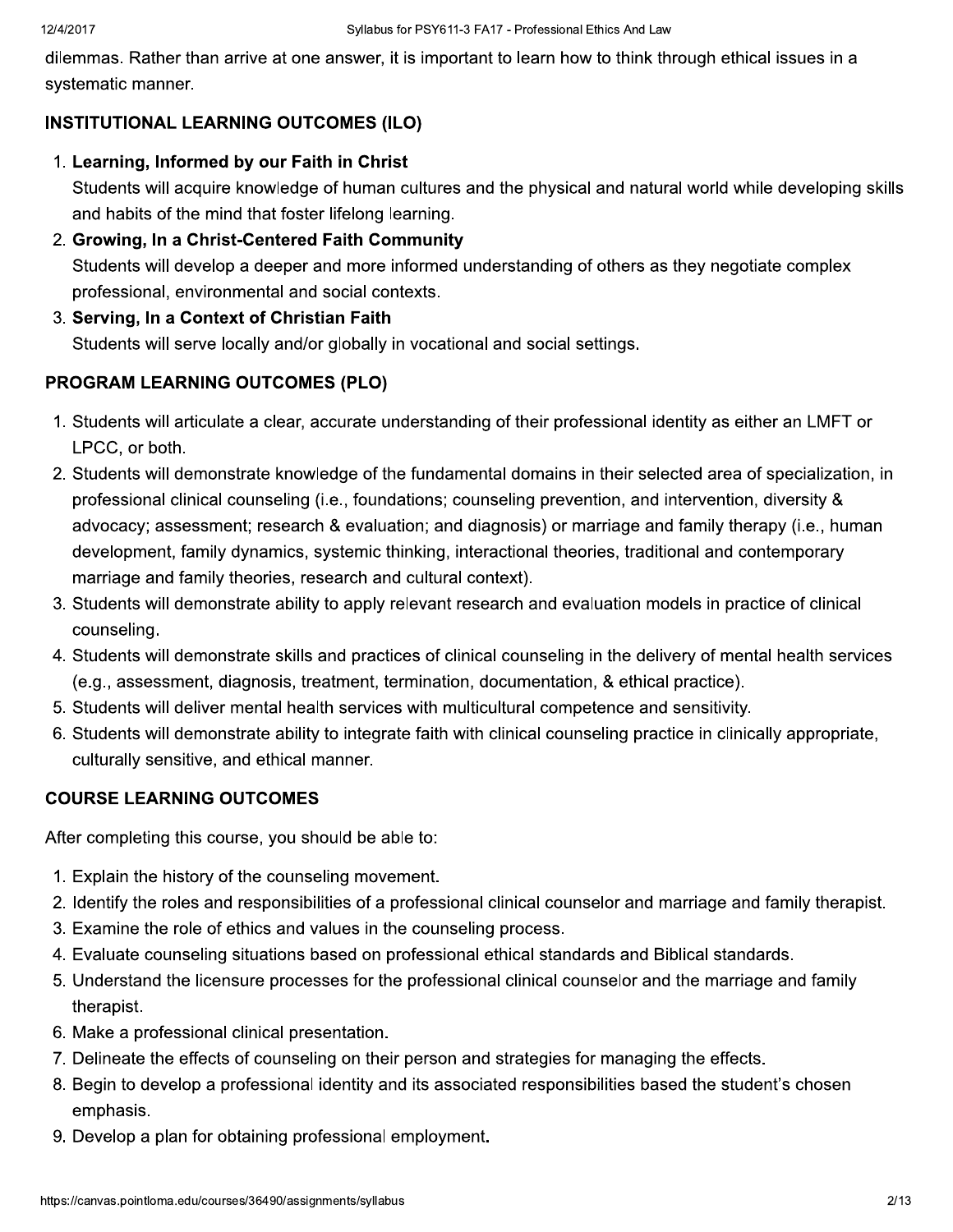10. Understand and explain issues of collaboration with other professionals in diverse settings as they apply to the student's chosen emphasis.

# **GROUND RULES OF THE COURSE**

Together we will create a dynamic learning environment where:

- 1. Learning is challenging but safe
- 2. Learning is experiential and active
- 3. Communication is open . . . opposing viewpoints are welcomed
- 4. All are learners and all are teachers. . . we will learn from each other
- 5. Mistakes are okay. . . this is a no-guilt, no-blame zone
- 6. The point is to learn and grow. . . grades are a by-product and not the goal
- 7. Integrity and honesty are expected

# **CREDIT HOUR INFORMATION**

This course meets PLNU and WASC credit hour policy requirements for contact hours as evidenced by the table below (3 credit units):

| <b>Assignments</b>                              | <b>Pre-Course</b><br><b>Hours</b> | <b>Course</b><br><b>Hours</b> | <b>Post-Course</b><br><b>Hours</b> |
|-------------------------------------------------|-----------------------------------|-------------------------------|------------------------------------|
| Face-to-face Class Sessions                     |                                   | 40                            |                                    |
| Online Participation in forums,<br>groups, etc. | 5                                 |                               | 5                                  |
| Reading                                         | 10                                | 5                             | 10                                 |
| Writing                                         |                                   | 10                            | 20                                 |
| Other Assignments and Learning<br>Activities    | 5                                 | 5                             | 5                                  |
| Exams & Quizzes                                 | 4                                 | 5                             | 5                                  |
|                                                 | 24                                | 65                            | 45                                 |
| <b>TOTAL HOURS</b>                              |                                   |                               | 134                                |

# **REQUIRED TEXTS AND RECOMMENDED RESOURCES**

Corey, G., Corey, M., Corey, C., & Callanan, P. (2015). Issues and Ethics in the Helping Professions (with CourseMate), 9<sup>th</sup> Edition. Stamford, CT: Cengage.

Kottler, J. (2010). On Being a Therapist, 4<sup>th</sup> Edition. San Francisco, CA: Jossey-Bass.

# **ADDITIONAL READINGS**

Siegel, Daniel J. (2015). The Developing Mind: How relationships and the brain interact to shape who we are. New York: Guildford Press.

# **COURSE REQUIREMENTS**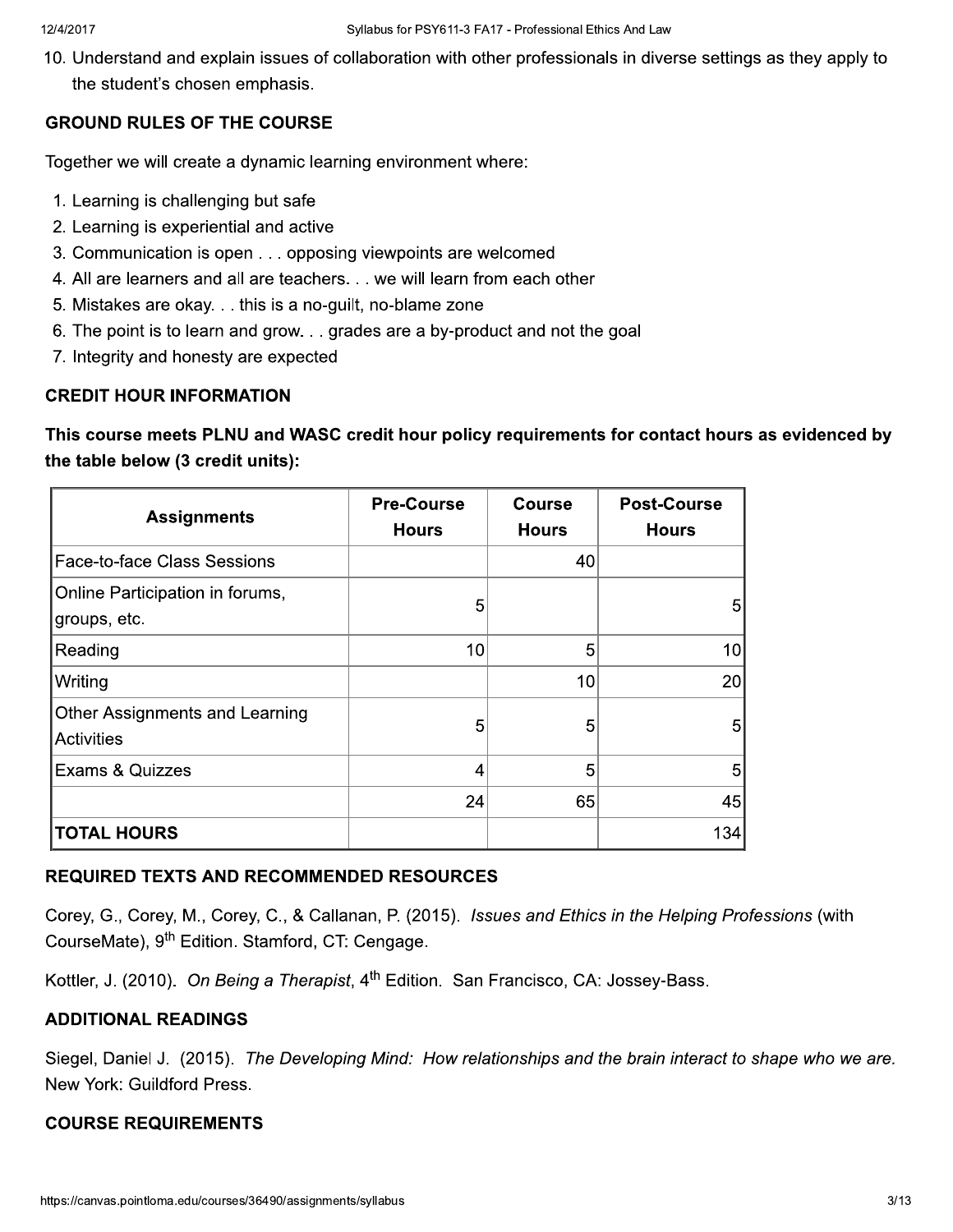- 1. Canvas Journal Questions: The course text and lecture materials have been supplemented with questions designed to personalize the material covered in class. It is expected that course material will be read before the scheduled lecture so that informed and lively discussion may be the primary focus of class meetings. Journal questions may also be utilized for class discussion, so please attempt to complete your thoughtful responses prior to class.
- 2. Reflection Paper: Write a reflection paper for On Being a Therapist. Some things you might include are: how the reading has shaped your ideas of counseling and counselors, maintaining a balanced life, and self care. Since these are your reflections, you may use first person in this paper.
- 3. Informed Consent Form: Based on class discussions and the reading, students will develop an Information and Consent form suitable for use with clients. Please write it from the perspective of a licensed practitioner. 2-5 pages.
- 4. Four Exams: Exams will be objective and include multiple choice as well as essay. They will not be cumulative. Exams will include assigned reading and lecture material.

# 5. Professional Interviews Paper Parts 1 & 2:

#### Part 1

Students will interview two professionals from different counseling areas. One of these must be a LPCC and the other a LMFT. Compare and contrast the two professionals based on responsibilities, setting, salary, ethical standards, and other areas, which may be pertinent. We will work in class on questions you might ask. A 2-3 page compare and contrast summary paper will be turned in. This paper should include a title page and identifying information of each professional. No reference page is required.

# Part 2

After you have conducted your interviews with the LMFT and LPCC professionals, it is time to apply this to your career journey. Review the Professional Interviews Part 1 and the insights you articulated in that paper. Address the following questions in a 2-3 page paper:

--What aspects of each position attracted you most?

- -- What were the most detracting elements?
- --Which one fits better with the clientele you want to work with and the lifestyle you want to have?

--Which profession is better suited to your skill set and will allow you to reach the demographic(s) God has called you to?

Invoke specific information you discovered from the professionals you interviewed to substantiate your thinking. Remember to cite your sources according to APA formatting.

6. Seminar Attendance: Students will attend at least a 1/2 day counseling seminar (minimum 3 hours) and write a 1-2 page reaction paper. You should include in the reaction paper a brief summary of the conference, how effective you felt this seminar was in the professional development of participants, and what you gained from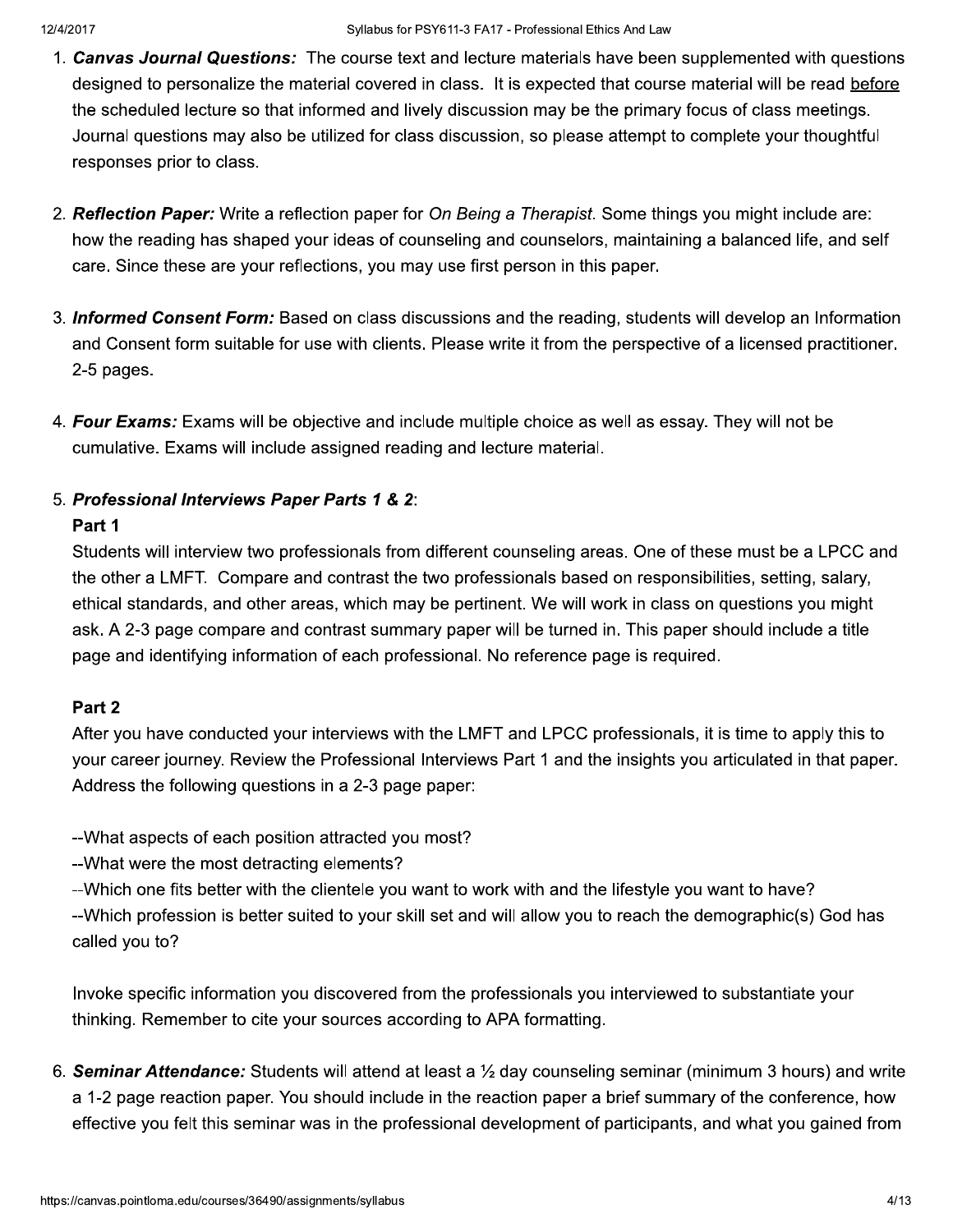- it. Please include a title page and abstract reference page.
- 7. Licensure Application: Students will begin the application process for professional licensure. Fill out the online forms as if you have graduated and are actually applying for internship status (LPCC, LMFT). You can download the forms from: California Board of Behavioral Sciences (http://www.bbs.ca.gov). This will be turned in at the final exam and counts towards your final exam grade. This does not need to be APA style.
- 8. Attendance and Participation: If a student misses a class for a University excused absence, the student must provide the appropriate documentation to the professor. No penalty will be assessed for an approved University excused absence from class. Any work, assignments, class notes, or other information presented during the class during which the student is absent is the sole responsibility of the student. Please seek this information from fellow students who attended that class session before contacting the professor.

In the event of an officially excused absence on the due date of an assignment, the assignment will be due the next class time. All penalties for late assignments will then be assessed from that revised due date.

Class participation is necessary to demonstrate familiarity with the assignments and the ability to transfer theory into practice. The following criteria will be used to evaluate participation.

- Participation in discussions
- Appropriateness of comments
- Comments useful for clarification or meaningful contribution to the class
- Willingness to participate in exercises and simulations
- Sensitivity to participation of others in the class; avoids dominating discussions
- Class participation demonstrates understanding of learned theory

#### **APA Papers**

All papers written in the Grad Counseling program should be in APA style. Here are some helpful websites to help you write and format your paper:

- APA Style Essentials Prof. Degelman Vanguard University (http://www.vanguard.edu/psychology/faculty/douglas-degelman/apa-style/)
- Downloadable APA Style Helper: APA for Psychology (http://www.docstyles.com/apaguide.html)
- Psychology with Style: A Hypertext Writing Guide (http://www.uwsp.edu/psych/APA4b.htm)
- The OWL at Purdue: APA Style (https://owl.english.purdue.edu/owl/section/2/10/)

All papers should include the following sections unless indicated otherwise:

- 1. Title page
- 2. Abstract
- 3. Main body with headings
- 4. Reference page

Please check the APA Manual or the websites for further formatting helps.

#### **CREDIT HOUR INFORMATION**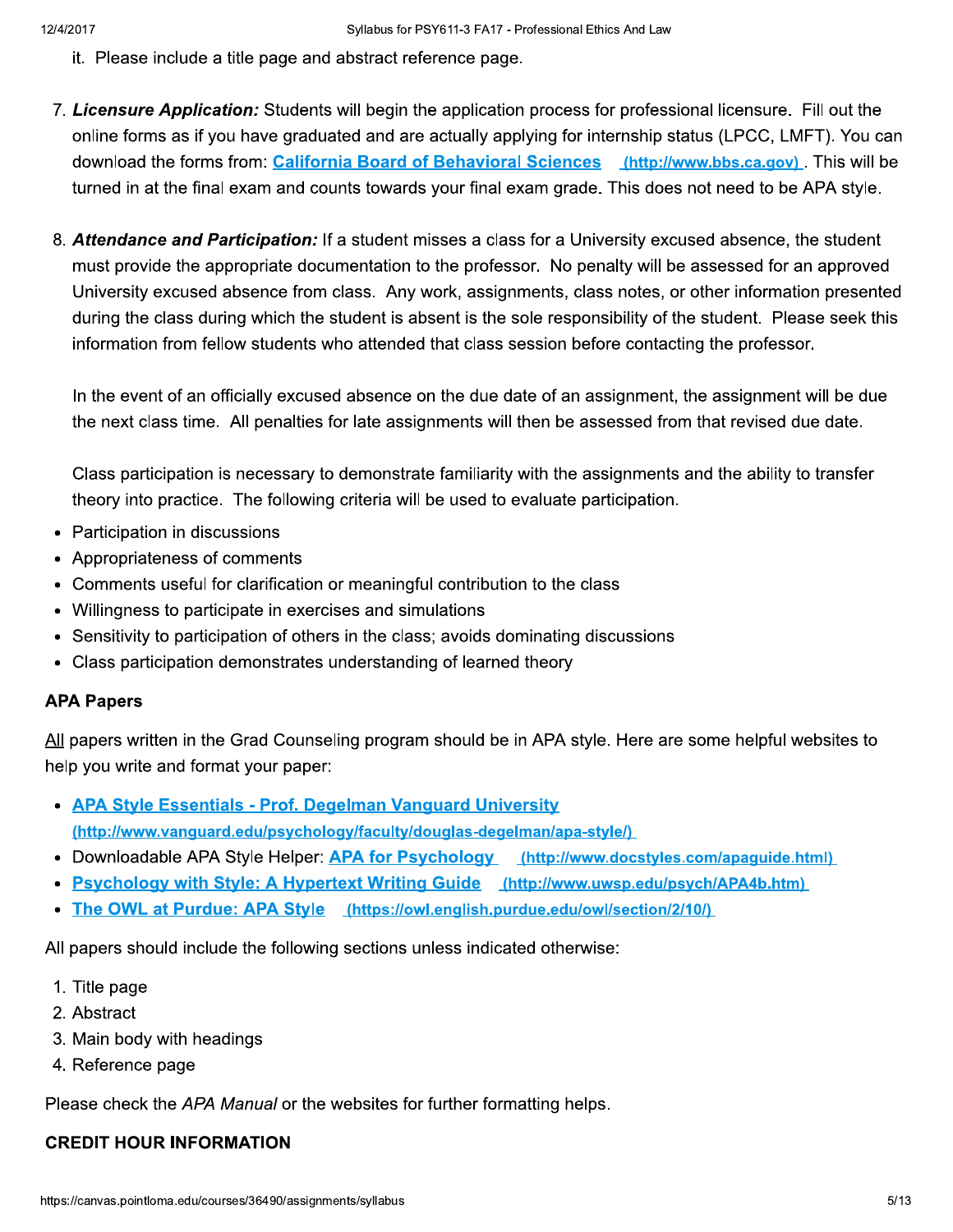This course meets PLNU and WASC credit hour policy requirements for contact hours as evidenced by the table below (3 credit units):

#### **ASSESSMENT AND GRADING**

| <b>ASSIGNMENTS</b>                         | <b>POINTS</b> |
|--------------------------------------------|---------------|
| Canvas Journal Questions 7@10 pts          | 70            |
| Reflection Paper on Kottler                | 75            |
| <b>Self Assessments</b>                    | 30            |
| <b>Informed Consent Form</b>               | 50            |
| Examinations 4@100 pts                     | 400           |
| Professional Interview Paper (Parts 1 & 2) | 150           |
| <b>Seminar Attendance</b>                  | 75            |
| <b>License Application</b>                 | 75            |
| Attendance and Participation               | 75            |
| TOTAL                                      | 1000          |

#### **GRADE SCALE**

| <b>Grade Scale Based on Percentage of Points Earned</b> |           |              |           |             |
|---------------------------------------------------------|-----------|--------------|-----------|-------------|
| A 93-100                                                | IB+ 87-89 | $ C+ 77-79 $ | ID+ 67-69 | $F \leq 59$ |
| A-90-92                                                 | B 83-86   | IC 73-76     | D 63-66   |             |
|                                                         | IB- 80-82 | IC- 70-72    | D- 60-62  |             |

• Only grades of C- or better will count toward program GPA.

• A cumulative program GPA of 3.0 or higher is required to graduate.

#### **COURSE POLICIES**

Point Loma Nazarene University, as a non-profit educational institution, is entitled by law to use materials protected by the US Copyright Act for classroom education. Any use of those materials outside the class may violate the law.

#### 1. Academic Honesty

Students should demonstrate academic honesty by doing original work and by giving appropriate credit to the ideas of others. As explained in the university catalog, academic dishonesty is the act of presenting information, ideas, and/or concepts as one's own when in reality they are the results of another person's creativity and effort. Violations of university academic honesty include cheating, plagiarism, falsification, aiding the academic dishonesty of others, or malicious misuse of university resources. A faculty member who believes a situation involving academic dishonesty has been detected may assign a failing grade for a) that particular assignment or examination, and/or b) the course following the procedure in the university catalog. Students may appeal also using the procedure in the university catalog. See Academic Policies in the current PLNU catalog (https://catalog.pointloma.edu/) for further information.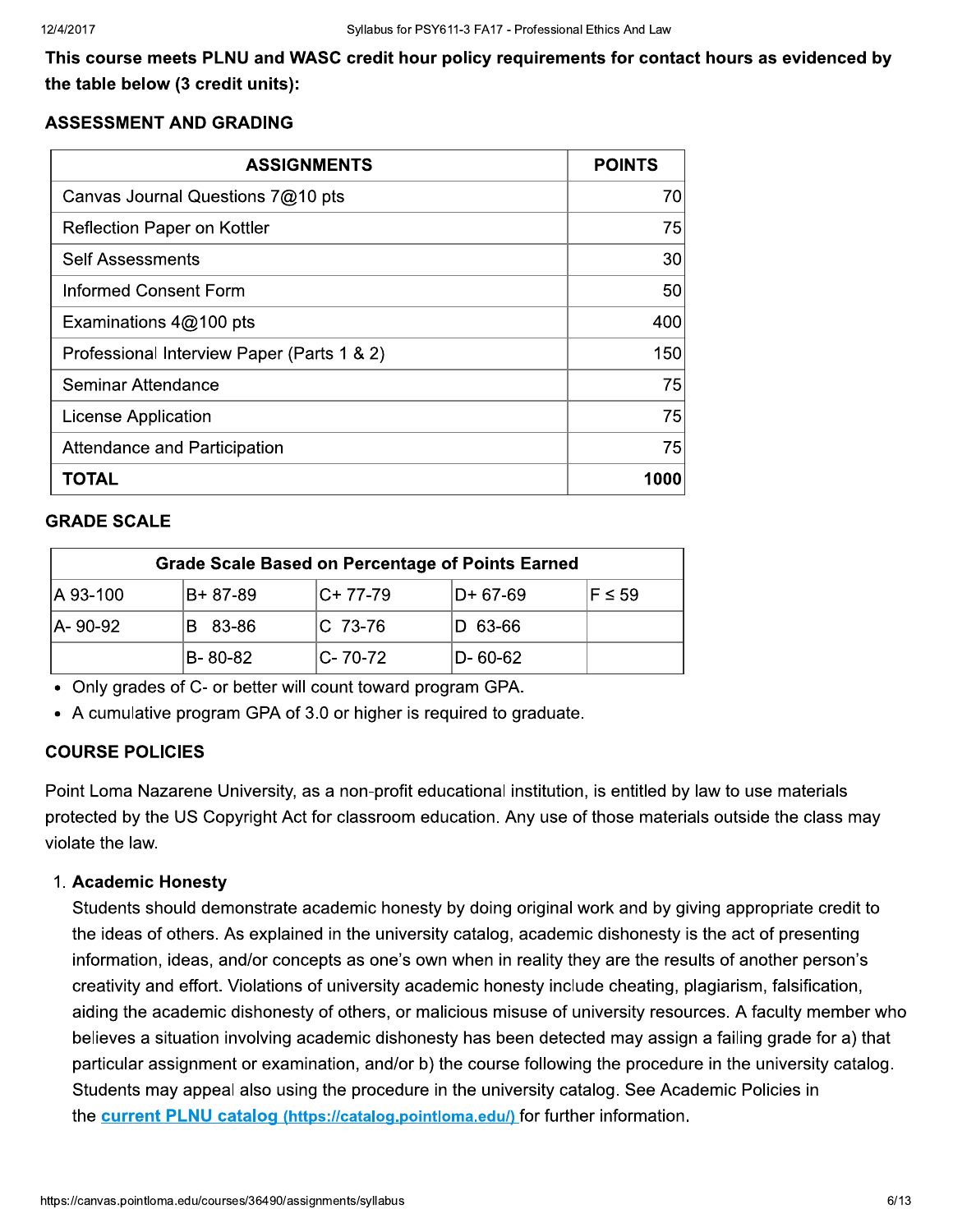### 2. Identity Fraud

Committing identity fraud is considered particularly serious and could have legal as well as institutional implications. Any student who has another individual impersonate or in any other way commit identity fraud in any course, assignment, exam, or any type of academic exercise will be permanently suspended from Point Loma.

#### 3. Final Examination Policy

Successful completion of this class requires taking the final examination on its scheduled day. The final examination schedule is posted on the **Class Schedules** 

(http://www.pointloma.edu/experience/academics/class-schedules) site. No requests for early examinations will be approved.

#### 4. Participation

Your participation (think of this as 'contribution') in the course is monitored and graded. Your interaction with the course content, the instructor, fellow students, and the learning process directly influences your level of success in the course. You need to demonstrate that you have truly completed the assigned readings, shared what you learned from them, and demonstrate understanding and application of the concepts presented. Participation in the course will benefit your overall online experience as well as the experience of others in the course.

#### 5. Classroom Etiquette

Students are expected to actively engage in an adult learning environment. Behaviors that disrupt the classroom environment and interfere with the learning of others are prohibited. Examples include talking with other students during a presentation or when others are speaking, texting, gaming, internet browsing, or reading non-course related materials. All pagers, cellphones, and other electronic communication devices will be turned off at the beginning of class. Tablets and computers are allowed in class for note-taking purposes only, unless otherwise directed by the instructor. Arriving late and leaving early are strongly discouraged and disruptive to the class.

Respect each person's opinions. Be considerate while your peers are speaking and actively engage them only when they have completed their point. Discourteous comments and side conversations will not be tolerated and will be addressed openly and directly by the instructor. Should a student's behavior become disruptive to the productivity of the course they will be asked to leave the classroom and not receive credit for attendance.

#### 6. Withdrawal

If you need to withdraw from the class, please notify the instructor and your Point Loma advisor immediately. A student may withdraw by the end of the first week of class and receive a grade of W. If a student withdraws from the program, he/she must submit a letter for withdrawal. A last date to withdraw is posted in the Academic Calendar on the PLNU website. Students will be assigned a grade of W or WF consistent with Point Loma Nazarene University policy in the grading section of the catalog. Failure to attend class does not constitute a withdrawal and students will receive an "F" if not properly withdrawn. Withdrawing from a class may result in a graduated refund and may affect your financial aid. Be sure to contact your financial aid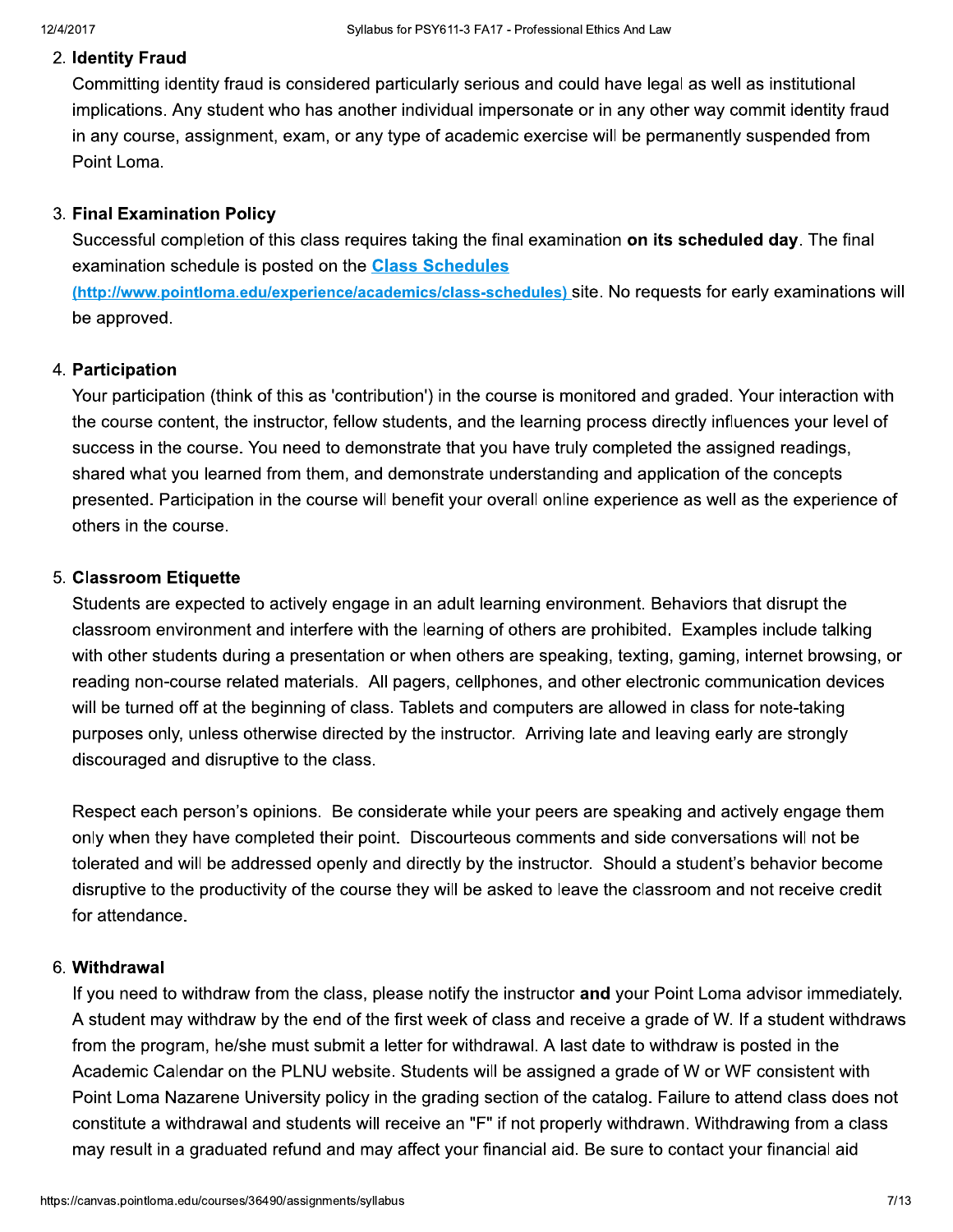counselor.

### 7. Use of Technology

In order to be successful in the online environment, you'll need to meet the minimum technology and system requirements; please refer to the Technology and System Requirements page. Problems with technology do not relieve you of the responsibility of participating, turning in your assignments, or completing your class work. If you do need technical help you may click on the HELP button (located on the top-right corner of Canvas) and choose from whom you want assistance, or you may contact the campus help desk  $(619.849.2222)$ .

# 8. University Catalog

For additional Point Loma policy items, review the latest Point Loma Nazarene University Catalog (https://catalog.pointloma.edu/index.php)

# 9. Accessibility of Historical Data in Point Loma Classes

PLNU strives to protect and preserve student data in accordance with FERPA laws. It is important for students and faculty to note that due to the nature of digital information, no data transmitted via emails or online learning management systems is entirely free from observation. The contents of this class, including the class discussion, may be monitored by PLNU faculty and staff at any time for the purposes of assisting students, gathering data, instructor training, or assessing the program.

# 10. Confidentiality of Course Discussion and Assignments

Materials posted to the class discussion or to an assignment thread are for class use only. Students and faculty are to protect the confidentiality of all classroom materials and should never transmit any classroom materials without specific written permission of the person quoted and the instructor.

# 11. Academic Accommodations

If you have a diagnosed disability, please contact the Disability Services Representative within the first two weeks of class to demonstrate need and to register for accommodations by email at *drc@pointloma.edu* (mailto:drc@pointloma.edu)

# 12. Spiritual Care

A cornerstone of a PLNU education is helping students realize their mental, physical, social, moral, and spiritual ideals. Understanding and living out a personal commitment to faith and our Wesleyan heritage are means for achieving self-worth and understanding, the motivation for building a just social order. Students receive support to build skills and habits in spiritual formation that motivate a life of service which is lifetime. PLNU encourages community engagement among students, faculty, and staff that honors service to others as an expression of that commitment. There are resources for your Christian faith journey available at Graduate and Professional Student Spiritual Life (https://www.pointloma.edu/opportunities/graduateprofessional-student-spiritual-life).

# 13. Copyright Policy

Point Loma Nazarene University, as a non-profit educational institution, is entitled by law to use materials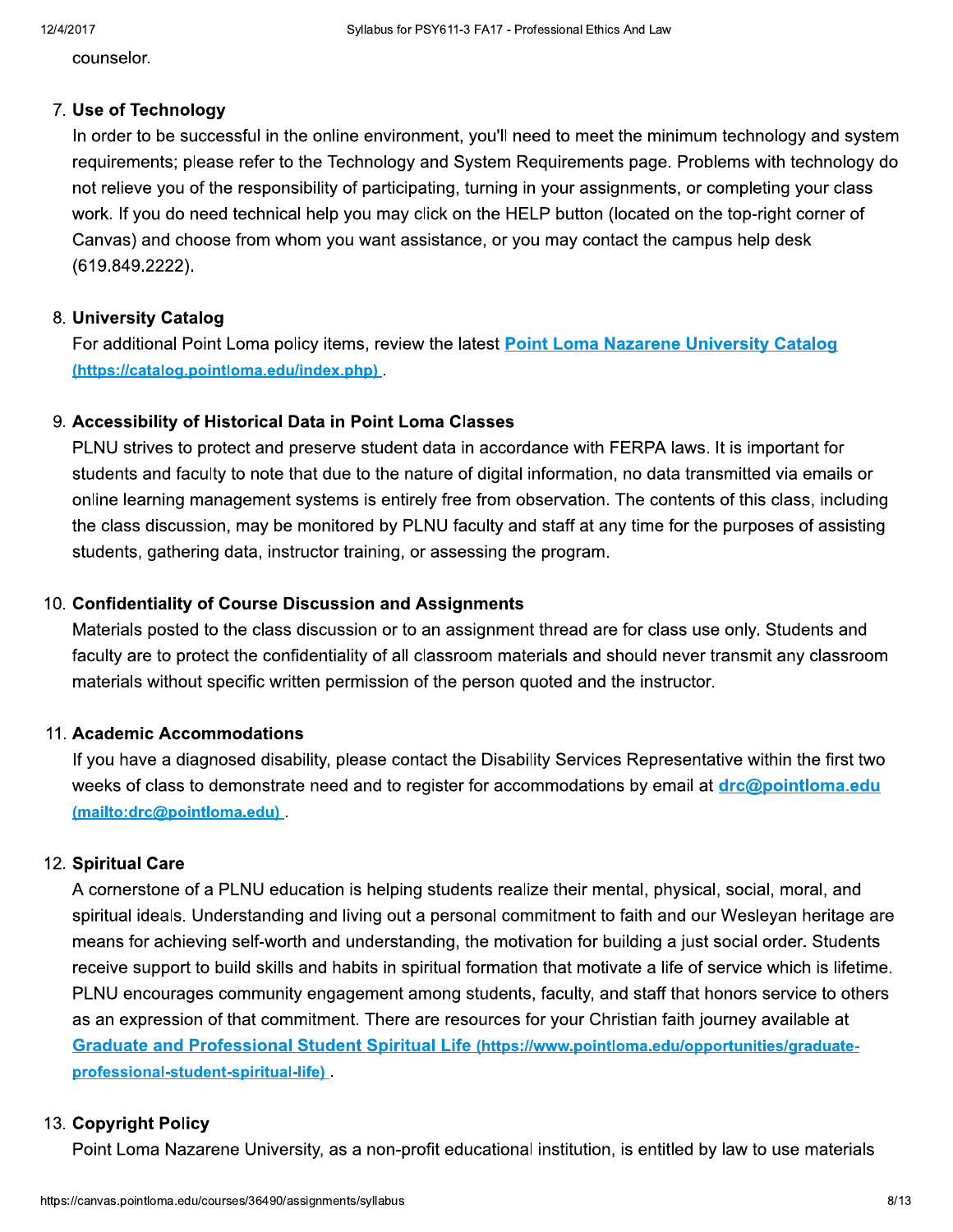protected by the US Copyright Act for classroom education. Any use of those materials outside the class may violate the law.

# **COURSE SCHEDULE AND ASSIGNMENTS**

| <b>Date</b>                               | <b>Topic</b>                                                       | <b>Assignment</b>                                | <b>Required Reading</b>                                                   |
|-------------------------------------------|--------------------------------------------------------------------|--------------------------------------------------|---------------------------------------------------------------------------|
| <b>Week 1: Diagnosis and Case Studies</b> |                                                                    |                                                  |                                                                           |
| 10/24                                     | <b>Ethical Decision Making</b>                                     | Complete self-<br>assessment pp. 24-32           | Corey, chapter 1, pp.<br>$2 - 33$<br>Kottler, chapters 1 & 2,<br>pp. 1-42 |
| 10/26                                     | Transference,<br>Countertransference, and the<br>stress of therapy | <b>Journal Question 1</b>                        | Corey, chapter 2, pp.<br>38-65<br>Kottler, chapter 3, pp.<br>43-68        |
| Week 2:                                   |                                                                    |                                                  |                                                                           |
| 10/31                                     | Clarifying your values                                             |                                                  | Corey, chapter 3, pp.<br>68-76<br>Kottler, chapter 4, pp.<br>69-86        |
| 11/2                                      | Values conflicts and professional<br>solutions                     | Journal Question 2                               | Corey, chapter 3, pp.<br>77-100                                           |
| Week 3:                                   |                                                                    |                                                  |                                                                           |
| $11/7$                                    | Intricacies of informed consent                                    | Exam 1<br>Chapters 1-3                           | Corey, chapter 5, pp.<br>150-165<br>Kottler, chapter 5, pp.<br>87-124     |
| 11/9                                      | Counselor responsibilities                                         | <b>Journal Question 3</b><br>Your Informed Cons. | Corey, chapter 5, pp.<br>166-200                                          |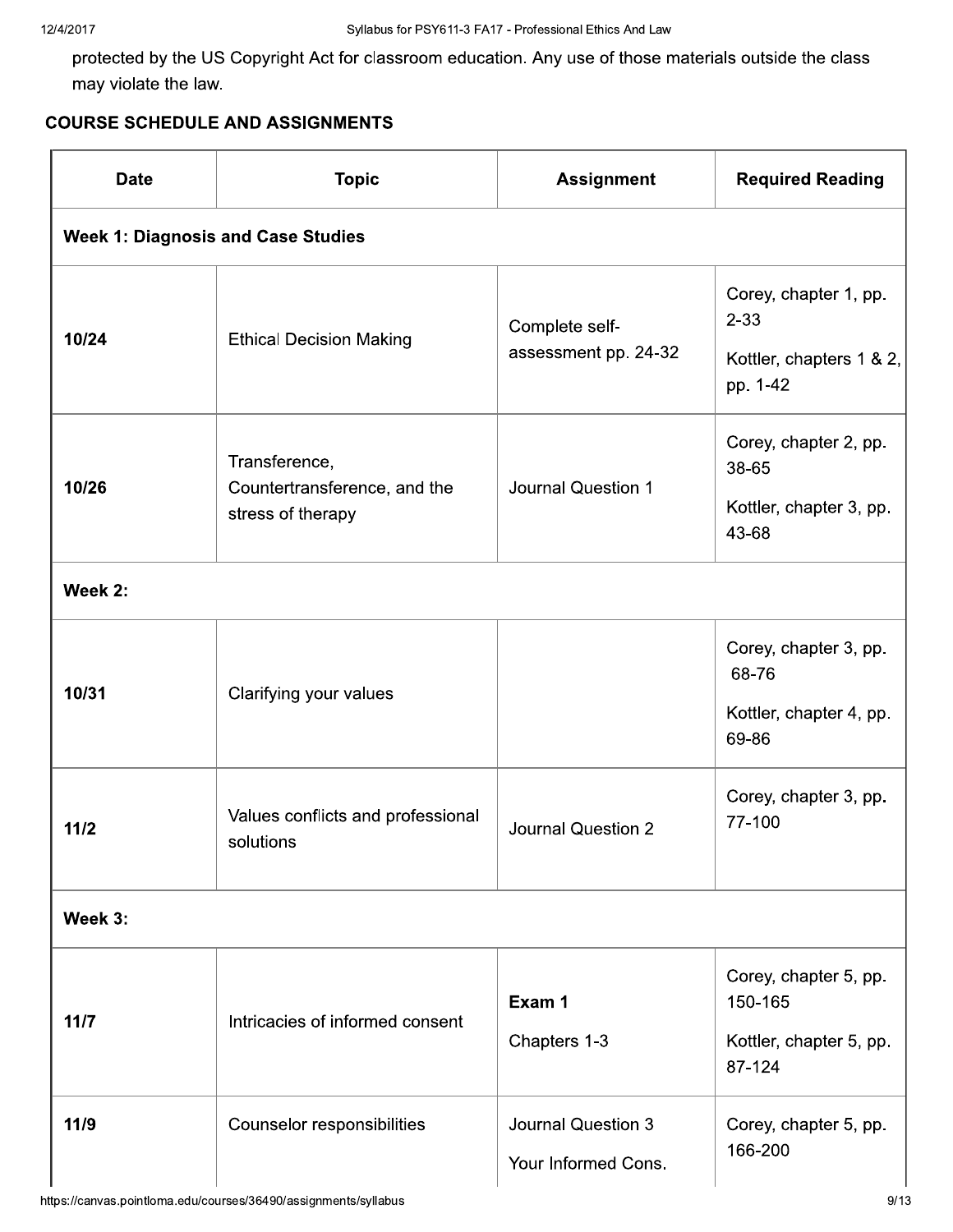| - - - - - - - -  |                                                 | Official in the control of the control of the control cannot have the case |                                                                        |
|------------------|-------------------------------------------------|----------------------------------------------------------------------------|------------------------------------------------------------------------|
|                  |                                                 |                                                                            |                                                                        |
| Week 4:          |                                                 |                                                                            |                                                                        |
| 11/14            | <b>HIPAA</b>                                    |                                                                            | Corey, chapter 6, pp.<br>202-220<br>Kottler, chapter 6, pp.<br>125-140 |
| 11/16            | The counselor as protector                      | <b>Journal Question 4</b>                                                  | Corey, chapter 6, pp.<br>221-249<br>Kottler, chapter 7, pp.<br>141-168 |
| Week 5:          |                                                 |                                                                            |                                                                        |
| 11/21            | The problem of dual relationships               | Exam 2<br>Chapters 5-6                                                     | Corey, chapter 7, pp.<br>252-298                                       |
| 11/23            | <b>Professional Interviews</b>                  | <b>Professional Interviews</b><br>Paper (Parts 1 & 2)                      |                                                                        |
| Week 6:          |                                                 |                                                                            |                                                                        |
| 11/28            | The path to competent practice                  |                                                                            | Corey, chapter 8, pp.<br>302-323<br>Kottler, chapter 8, pp.<br>169-208 |
| 11/30<br>Week 7: | The path to licensure                           | <b>Journal Question 5</b><br>License Application                           | Corey, chapter 8, pp.<br>324-334<br>Kottler, chapter 9, pp.<br>209-228 |
|                  |                                                 |                                                                            |                                                                        |
| $12/5$           | Your counseling style - How<br>important is it? | <b>Exam 3 Ch. 7 &amp; 8</b>                                                | Corey, chapter 10, pp.<br>370-376                                      |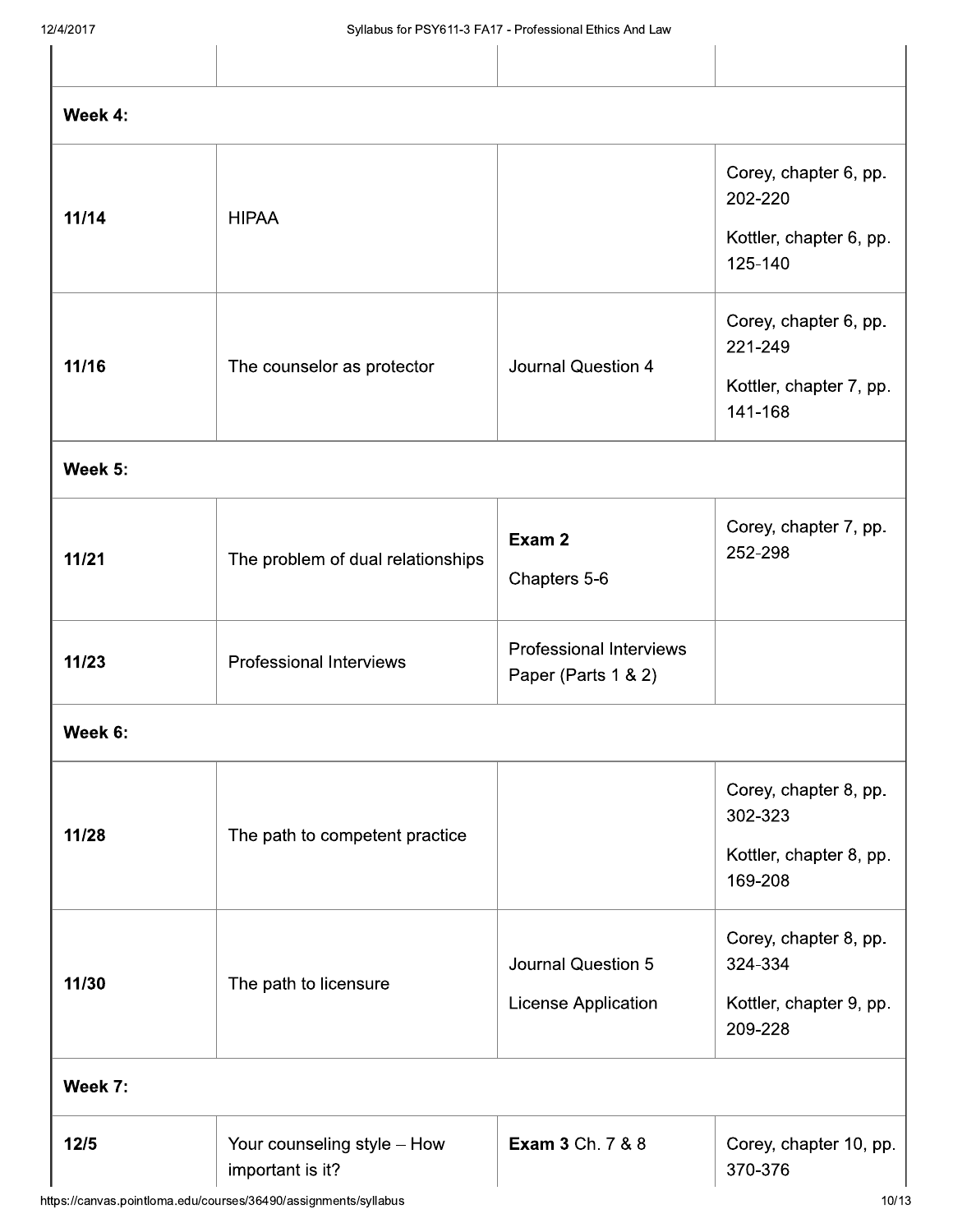|                        |                                                                 | Self-Assessment                                                                             |                                                                          |
|------------------------|-----------------------------------------------------------------|---------------------------------------------------------------------------------------------|--------------------------------------------------------------------------|
|                        |                                                                 | pp. 370-371                                                                                 |                                                                          |
| $12/7$                 | Assessment and diagnosis                                        | Journal Question 6                                                                          | Corey, chapter 10, pp.<br>376-399<br>Kottler, chapter 10, pp.<br>229-254 |
| Week 8:                |                                                                 |                                                                                             |                                                                          |
| 12/12                  | Unique ethical concerns of<br>working with couples and families |                                                                                             | Corey, chapter 11, pp.<br>402-412<br>Kottler, chapter 11, pp.<br>255-296 |
| 12/14                  | Confidentiality complications                                   | Exam 4 Ch. 10 & 11<br>Journal Question 7<br>Reflection on Kottler<br><b>Seminar Summary</b> | Corey, chapter 11, pp.<br>412-429<br>Kottler, chapter 12, pp.<br>297-320 |
| <b>Course Summary:</b> |                                                                 |                                                                                             |                                                                          |

# Course Summary:

| <b>Date</b>      | <b>Details</b>                                                                                                 |                |
|------------------|----------------------------------------------------------------------------------------------------------------|----------------|
| Tue Oct 24, 2017 | <b>Turn-in Self Assessment Results</b><br>駗<br>(https://canvas.pointloma.edu/courses/36490/assignments/228329) | due by 11:59pm |
| Thu Oct 26, 2017 | 國<br><b>Journal Question 1</b><br>(https://canvas.pointloma.edu/courses/36490/assignments/228315)              | due by 11:59pm |
|                  | į<br>"Being Judgmental" Video Assignment<br>(https://canvas.pointloma.edu/courses/36490/assignments/238979)    | due by 3pm     |
| Thu Nov 2, 2017  | 國<br><b>PsychTherapy Video Assignment</b><br>(https://canvas.pointloma.edu/courses/36490/assignments/238883)   | due by 3pm     |
|                  | ι<br><b>Journal Question 2</b><br>(https://canvas.pointloma.edu/courses/36490/assignments/228316)              | due by 11:59pm |
| Tue Nov 7, 2017  | į<br>Exam 1 (https://canvas.pointloma.edu/courses/36490/assignments/228309)                                    | due by 5pm     |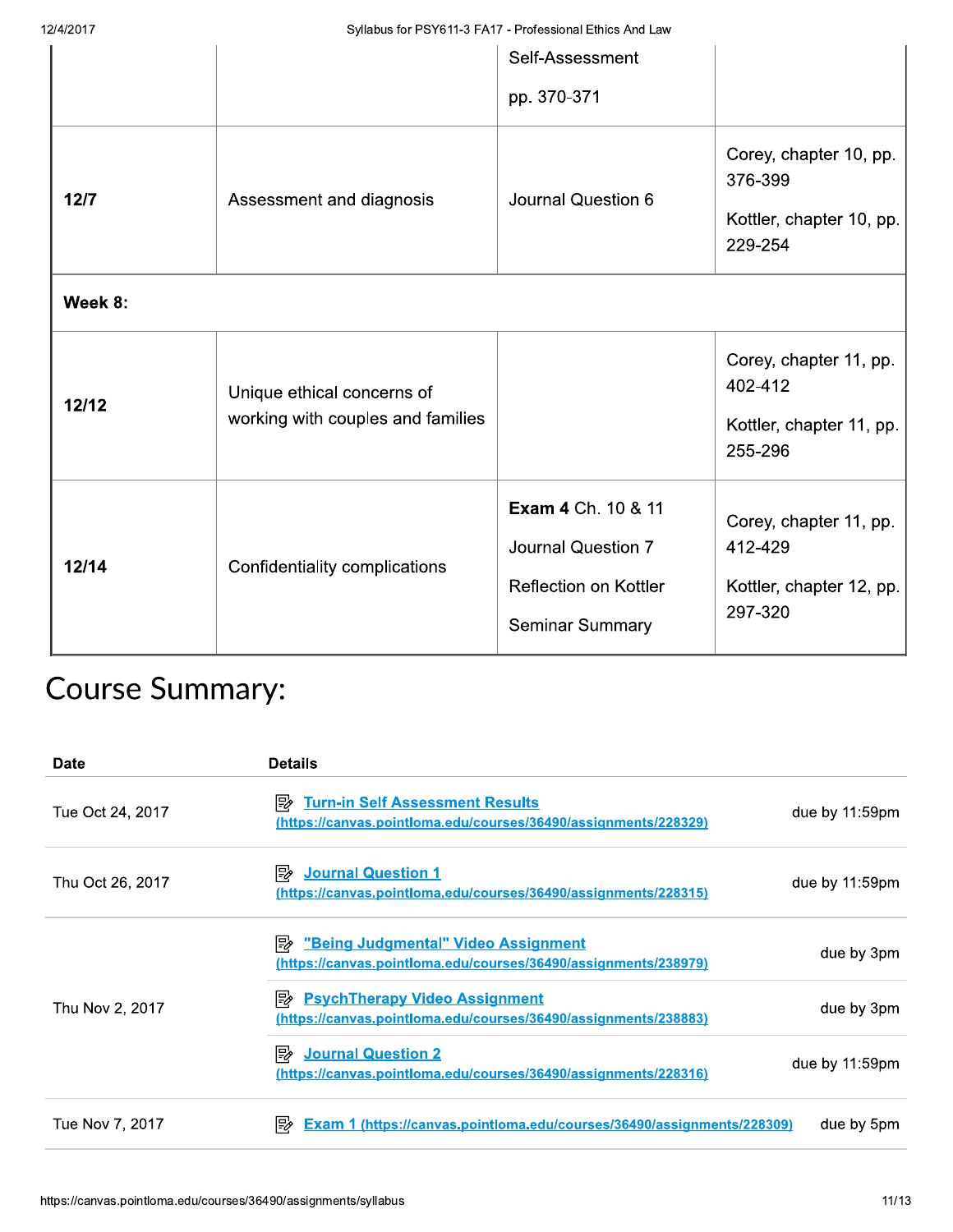| 12/4/2017        | Syllabus for PSY611-3 FA17 - Professional Ethics And Law                                                                     |                |
|------------------|------------------------------------------------------------------------------------------------------------------------------|----------------|
| <b>Date</b>      | <b>Details</b>                                                                                                               |                |
| Thu Nov 9, 2017  | <b>Journal Question 3</b><br>昬<br>(https://canvas.pointloma.edu/courses/36490/assignments/228317)                            | due by 11:59pm |
| Fri Nov 10, 2017 | <b>Turn-in Informed Consent Form</b><br>眕<br>(https://canvas.pointloma.edu/courses/36490/assignments/228328)                 | due by 11:59pm |
| Thu Nov 16, 2017 | 歐<br><b>Interview Questions</b><br>(https://canvas.pointloma.edu/courses/36490/assignments/228311)                           | due by 11:59pm |
|                  | 國<br><b>Journal Question 4</b><br>(https://canvas.pointloma.edu/courses/36490/assignments/228318)                            | due by 11:59pm |
| Fri Nov 17, 2017 | 國<br><b>Scope of Practice</b><br>(https://canvas.pointloma.edu/courses/36490/assignments/228326)                             | due by 11:59pm |
| Sun Nov 19, 2017 | <b>Mid-Course Evaluation</b><br>國<br>(https://canvas.pointloma.edu/courses/36490/assignments/228308)                         | due by 11:59pm |
| Tue Nov 21, 2017 | (https://canvas.pointloma.edu/courses/36490/assignments/228307)                                                              | due by 5:59pm  |
| Sun Nov 26, 2017 | <b>Part 1: Professional Interviews Paper Turn-in</b><br>眕<br>(https://canvas.pointloma.edu/courses/36490/assignments/228323) | due by 11:59pm |
|                  | <b>Part 2: Professional Interviews Paper Turn-in</b><br>國<br>(https://canvas.pointloma.edu/courses/36490/assignments/228324) | due by 11:59pm |
| Thu Nov 30, 2017 | <b>Journal Question 5</b><br>國<br>(https://canvas.pointloma.edu/courses/36490/assignments/228319)                            | due by 11:59pm |
|                  | 國<br><b>Licensure Application Due</b><br>(https://canvas.pointloma.edu/courses/36490/assignments/228322)                     | due by 11:59pm |
| Wed Dec 6, 2017  | <b>Journal Question 6</b><br>郾<br>(https://canvas.pointloma.edu/courses/36490/assignments/228320)                            | due by 11:59pm |
|                  | Turn-in Ch. 10 Self Assessment Results<br>駗<br>(https://canvas.pointloma.edu/courses/36490/assignments/228327)               | due by 11:59pm |
| Thu Dec 7, 2017  | 勖<br><b>Exam 3: Chapters 7-8</b><br>(https://canvas.pointloma.edu/courses/36490/assignments/228310)                          | due by 5pm     |
| Tue Dec 12, 2017 | 歐<br><b>Exam 4: Chapters 10-11</b><br>(https://canvas.pointloma.edu/courses/36490/assignments/228306)                        | due by 5pm     |
| Thu Dec 14, 2017 | <b>Journal Question 7</b><br>歐<br>(https://canvas.pointloma.edu/courses/36490/assignments/228321)                            | due by 11:59pm |
|                  | https://canvas.pointloma.edu/courses/36490/assignments/syllabus                                                              | 12/13          |